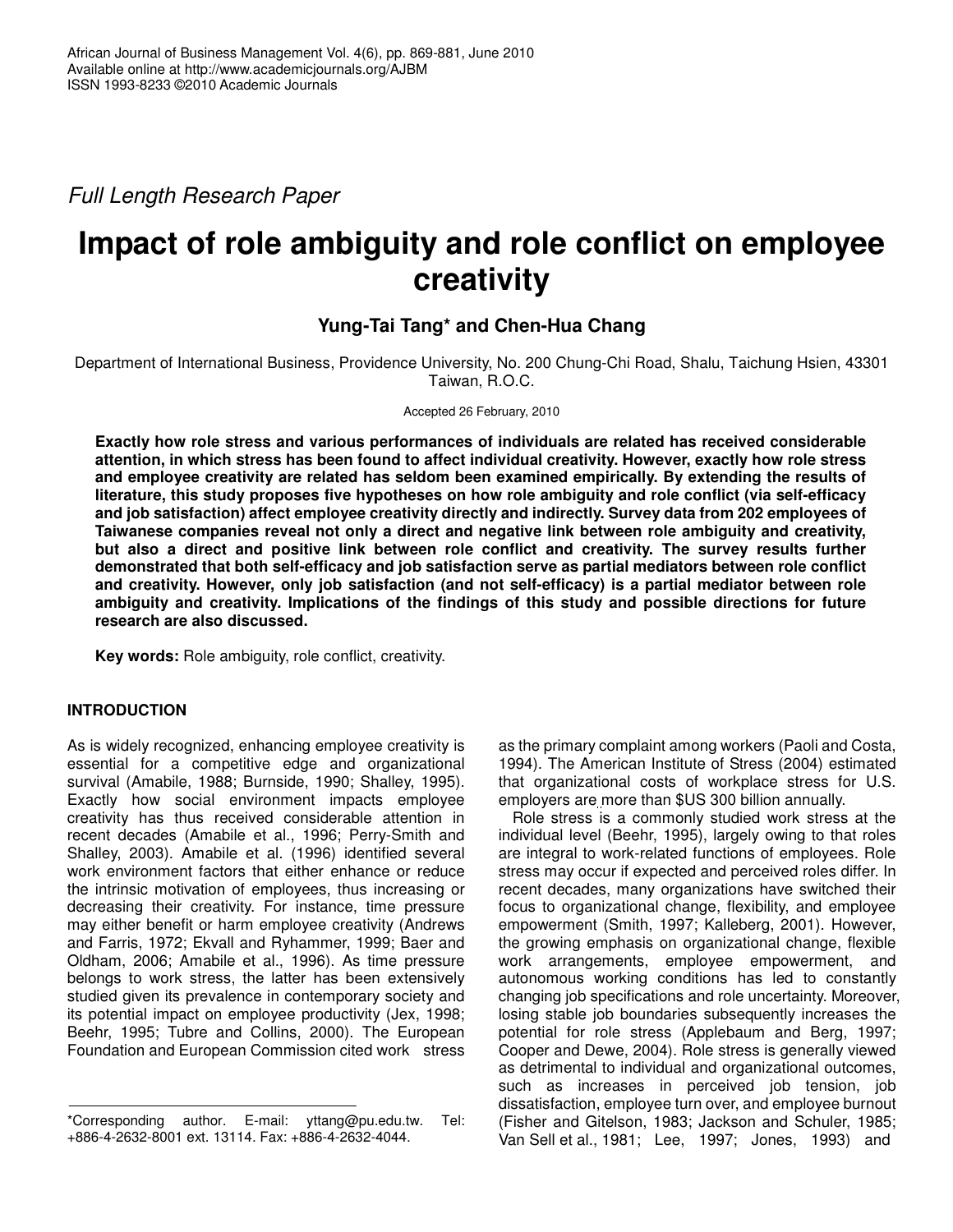diminished organizational commitment and performance (Johnston et al.*,* 1990; Jackson and Schuler, 1985). Still, role stress affects individual outcomes either positively or negatively (Beehr and Glazer, 2005).

Unfortunately, exactly how role stress and employee creativity are related is unclear, explaining why this relation has seldom been examined. This relation is relevant given that employee creativity is essential for organizational success and an increasing number of individuals inevitably suffer from role stress (Jex, 1998; Beehr and Glazer, 2005). Therefore, understanding how role stress and employee creativity are related as well as mediators or moderators of such relations have obvious theoretical and practical implications. Two related issues are therefore explored.

Owing to that role ambiguity and role conflict are the two main components of role stress (Jackson and Schuler, 1985), this study examines whether role ambiguity and role conflict influence employee creativity. Whether self-efficacy and job satisfaction mediate the relations between role ambiguity, role conflict and employee creativity is also examined. Although role stress may influence self-efficacy and job satisfaction (Beehr and Newman, 1978; Jex and Gudanowski, 1992; Kahn et al., 1964; Singh et al., 1996), the mediating effects of self-efficacy and job satisfaction between role stress and employee creativity have seldom been examined.

The rest of this paper is organized as follows. Section 2 introduces relevant literature and the five hypotheses of this empirical study. Section 3 then describes the research method, samples, research settings, measurement, and analysis method. Next, Section 4 summarizes the results and exploratory findings. Conclusions are finally drawn in Section 5, along with recommendations for future research.

## **THEORETICAL BACKGROUND AND HYPOTHESES**

Several models of how stress in a work environment impacts employees have been developed in work stress research. Two of the first work stress models originated from the institute for social research (ISR) model of work stress (Katz and Kahn, 1978) and the McGrath's process model of work stress (McGrath, 1976). Based on these models, while developing a model of how job stress impacts job performance, Jex (1998) asserted that most work stress that impacts job performance can be described as both direct and indirect. Restated, although some work stress such as situational factors directly affects performance, much work stress also influences performance indirectly by initially impacting many antecedents of performance.

Alternatively, the theoretical work that is the componential model of creativity, of Amabile (1988, 1996) as a general framework describes many relevant environmental or societal factors that can either enhance or diminish employee creativity. This pioneering model

thoroughly reviewed how cognitive, personality, motivational, and societal influences impact on creativity.

While not specifically defining a particular environmental factor, this model attempts to explain why employee work is vital for creativity. For instance, the Amabile model viewed workload pressure as a work environment factor that affects creativity. Moreover, other studies such as Amabile (1983) and Backer (1992) indicate that managing stress, ambiguity, and conflict are essential to ensure creative thought and needs of intrinsic motivation. Therefore, while this study attempts to build upon these models, work stress might be included in contextual factors to influence creativity. Such theoretical models provide the conceptual framework for this study.

Among the numerous forms of work stress include work overload, time pressure, and role stress. In organizations, roles serve to function in the role of coordinating individual behaviors (Katz and Kahn, 1978). As is widely assumed, role stress significantly contributes to organizational outcomes. Moreover, role ambiguity and role conflict are among the most widely studied role stress variables, explaining why this study adopts them rather than role stress. We posit that role ambiguity and role conflict influence employee creativity.

## **Role ambiguity and creativity**

According to role theory, role ambiguity refers to the lack of specificity and predictability for an employee's job or role functions and responsibility (Kahn et al., 1964; Beehr, 1976). Unclear role-related information may lead to role ambiguity. Exactly how role expectations or goals affect creativity has received considerable interest. For instance, Shalley and Gilson (2004) proposed several job-level context factors of creativity, including role expectation and goals. Mumford (2000) asserted that goals are an informational directive mechanism. Goals are an important factor in creativity because they are often ambiguous, and ambiguity may induce stress. Additionally, Ford (1996) suggested that employees who are confused by other goals (e.g., who are attempting to cope with strain or to reduce strain) may abandon creative initiatives.

According to Amabile and Gryskiewicz (1987), management must establish clear organizational goals to achieve high creativity. Sherman (1989) postulated that role clarity is a positive motivator for engineers and technical personnel. According to that study, when motivated properly, engineers tend to solve problems that require a high level of effort and innovation to complete a project. Moreover, role clarity is also positively related to innovation (Jansen and Gaylen, 1994). Role clarity refers to how clearly a set of activities expected from an individual are expressed. Role ambiguity or role uncertainty is the reverse situation (Jansen and Gaylen, 1994). This implies that role ambiguity negatively and significantly affects employee creativity. Therefore, we hypothesize the following: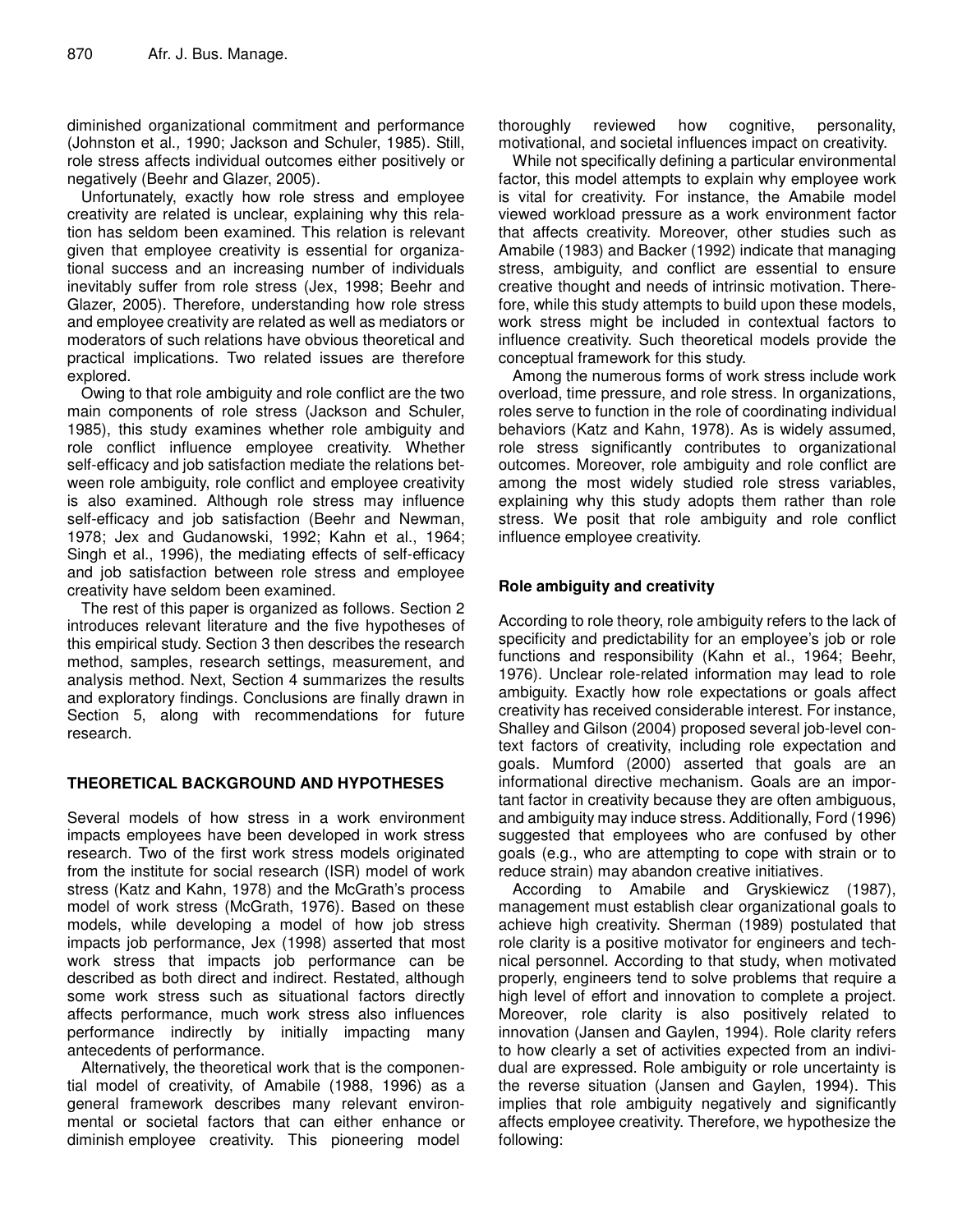**Hypothesis 1:** Role ambiguity negatively affects employee creativity.

## **Role conflict and creativity**

According to role theory, role conflict results from two or more sets of incompatible demands involving work-related issues (Kahn et al., 1964; Katz and Kahn, 1978). According to Farr and Ford (1990), stress produces routine behavioral patterns and generally interferes with novel or creative responses. Jex (1998) noted that stress and strain particularly hamper the motivational aspects of performance, such as manifest effort or going beyond routine job responsibilities. Taggar (2002) demonstrated that teams have difficulty in assigning tasks, and the roles of team/members could indirectly distract an individual and directly from a team's ability to perform creatively.

Despite the potentially negative effects of role conflict, contrary evidence suggests that role conflict might enhance creativity. First, an individual's promise of multiple roles (e.g., work-family conflict) is a response to role demands that induce strain (Lenaghan and Sengupta, 2007). Moreover, strain is often viewed as a negative emotional response to stress that could eventually lead to a negative affect (Rothbard, 2001). Importantly, other studies have suggested that a negative affect might increase creativity. For instance, Ludwig (1992) found that depression and the level of creative achievement are slightly, but significantly correlated with each other. According to George and Zhou (2002), information provided by negative affective states can influence an individual's effort and creativity at work. Second, some studies adopt a positive view towards role conflict. For instance, when individuals engage in multiple roles, it might create positive affect (Lenaghan and Sengupta, 2007). Interestingly, some researchers suggest that a positive affect leads to cognitive variation that stimulates creativity. For instance, Isen (1999a, b) stated that, through a cognitive process, a positive affect enhances creativity. Third, other researchers asserted that role conflict can expose individuals to different perspectives, make them more flexible, and expand their source of information (Jones, 1993; Seiber, 1974). Such changes may increase creativity. Similarly, Janssen (2000) found that higher levels of job demands (including role ambiguity and/or conflicting role demands) trigger innovative responses. In sum, role conflict seems to enhance or reduce creativity. We thus posit the following:

**Hypothesis 2:** Role conflict significantly affects employee creativity.

## **Role ambiguity, self-efficacy, and creativity**

Self-efficacy appears to significantly influence how work

stress and employee creativity are related. As a major element in the social learning theory of Bandura (1977, 1978), self-efficacy refers to an individual's belief in one's competency to perform a specific task. Researchers have contended that reducing self-efficacy may induce job-related strain (Brief and Aldag, 1981; Stumpf et al., 1987). Gist and Mitchell (1992) argued that a larger number of individuals that believe their performances are uncontrollable (that is high role ambiguity and conflict) imply a lower self-efficacy among them. Bray (1998) and Eys and Carron (2001) indicated that role ambiguity is related to self-efficacy. Hartline and Ferrell (1996) and Chebat and Kollias (2000) also suggested that role ambiguity is negatively related to employee self-efficacy. Role ambiguity may be negatively related to self-efficacy for the following two reasons (Li and Bagger, 2008). First, role ambiguity diminishes the quality of the information available to evaluate correctly an individual's ability to perform a task. Secondly, according to social cognitive theory (Bandura, 1977), achieving a high level of self-efficacy requires that an individual can visualize an excellent performance in a given situation. However, high role ambiguity inhibits an individual's ability to visualize one's performance, ultimately reducing one's confidence in their ability to perform effectively. Clearly, role ambiguity may negatively affect an employee's self-efficacy.

Additionally, self-efficacy may influence employee creativity. In this respect, Bandura and Schunk (1981) stated, that "a sense of personal efficacy in mastering challenges is apt to generate greater interest in the activity than is self-perceived inefficacy in producing competent performances" (p. 587). Their test results indicated that self-efficacy is positively related to intrinsic interest. Moreover, intrinsic interest (or motivation) is essential for employee creativity (Amabile, 1988; Amabile et al., 1994; Tierney et al., 1999). A subsequent study by Bandura posited that self-efficacy and creative performance are likely related (Bandura, 1997). Similarly, Ford (1996) included self-efficacy beliefs as a major motivational element in his model of individual creativity. Furthermore, Tierney and Farmer (2002) explained that creative efforts require an internal, sustaining force that drives individuals to persist in the face of the challenges of creative work. Obviously, self-efficacy may positively affect employee creativity. We thus hypothesize the following:

**Hypothesis 3:** Self-efficacy mediates the relation between role ambiguity and employee creativity.

## **Role conflict, self-efficacy, and creativity**

Role conflict as well as role ambiguity can reduce self-efficacy (Jex and Gudanowski, 1992). Bandura (1997) asserted that role conflict and ambiguity may negatively affect self-efficacy. That is, environments with conflict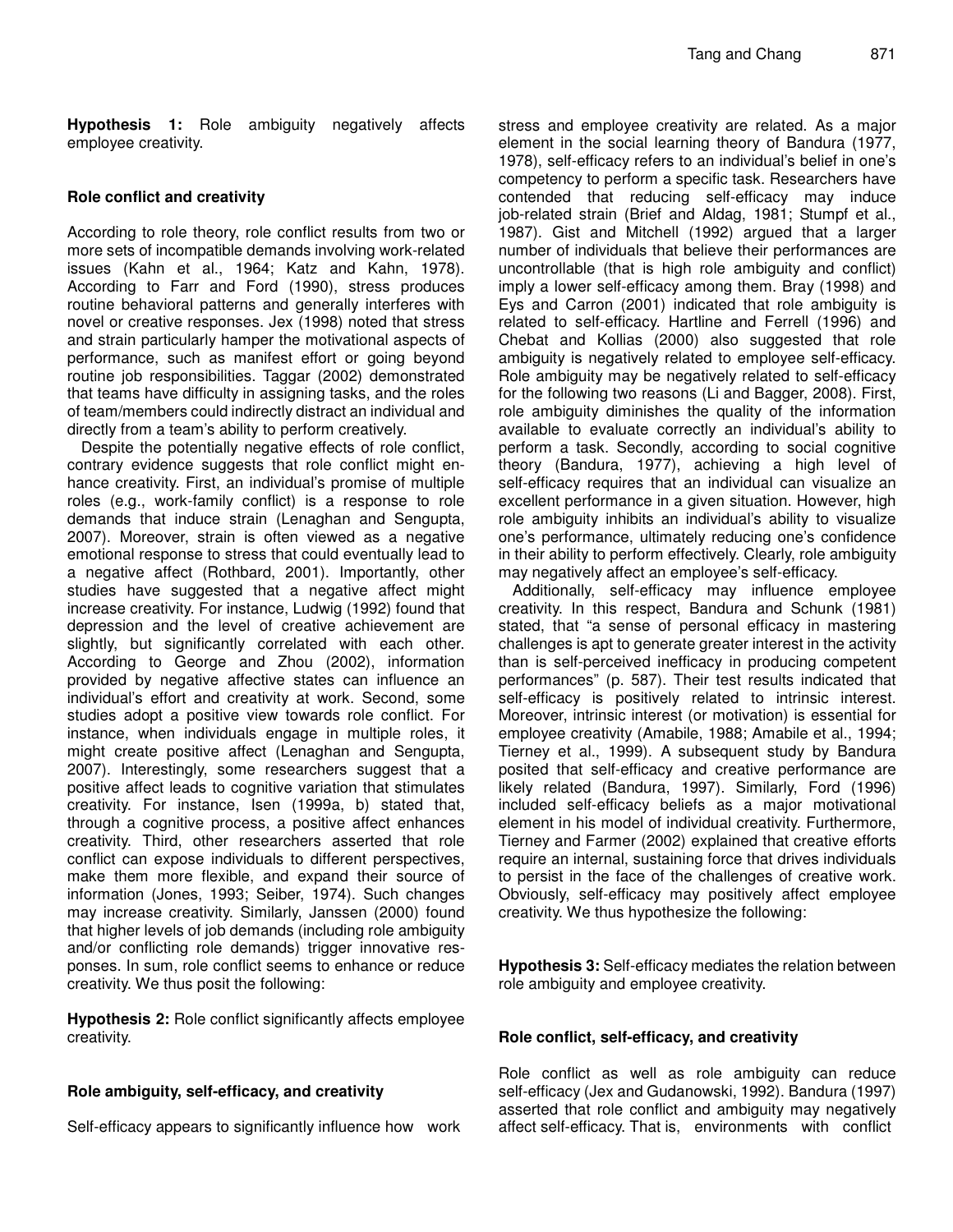cause individuals to question their capabilities. Thus, experiencing role conflict may decrease self-efficacy. Martinko and Gardner (1982) and Gist and Mitchell (1992) reached a similar consensus. Evidence from several empirical studies supports this argument. For instance, Hartline and Ferrell (1996) and Chebat and Kollias (2000) found that a higher level of customer-contact employee role conflicts imply a lower level of customer-contact employee self-efficacy. Beauchamp and Bray (2001) also found that role conflict is negatively associated with role-related efficacy. Karatepe et al. (2006) recently demonstrated similar results for the deleterious effects of role conflict on self-efficacy. We thus, posit the following:

**Hypothesis 4:** Self-efficacy mediates the relation between role conflict and employee creativity.

## **Role ambiguity, role conflict, job satisfaction, and creativity**

Job satisfaction also appears to significantly influence how work stress and employee creativity are related. Locke (1976) defined job satisfaction as a pleasurable or positive emotional state based on an appraisal of one's job experiences. Previous research on the relation between role ambiguity and job satisfaction, as well as the relation between role conflict and job satisfaction, found a negative correlation (Kahn et al., 1964; Rizzo et al., 1970). In marketing literature, role stress negatively affects a salesperson's job satisfaction through marketing-oriented boundary spanners and managerial sales orientations (Singh et al., 1996; Sumrall and Sebastianelli, 1999). In accounting literature, role ambiguity and role conflict also negatively related with job satisfaction (Gregson and Wendell, 1994; Rebele and Michaels, 1990; Fisher, 2001; Ussahawanitchakit, 2008).

Others studies obtained similar results (Van Sell et al., 1981; Fisher and Gitelson, 1983; Jackson and Schuler, 1985; Chang and Hancock, 2003; Chen et al., 2007; Karadal et al., 2008; Ho et al., 2009; Tarrant and Sabo, 2010; Wu and Norman, 2006). A positive correlation has seldom been found between role stress and job satisfaction (Igbaria et al., 1994). Consequently, role ambiguity and role conflict appear to negatively influence job satisfaction.

Although job satisfaction has been extensively studied in organizations, its relation to creativity has seldom been addressed. For instance, Nerkar et al. (1996) found that job satisfaction is positively related to innovative performance. Shipton et al. (2006) investigated how aggregate job satisfaction and organizational innovation are related, indicating that aggregate job satisfaction benefits subsequent organizational innovation. Other studies supported this suggestion (Whaley, 1993; Akehurst et al., 2009). Such a relation may exist for several reasons (Shipton et al., 2006). First, Isen and Baron (1991) and Isen et al. (1987) indicated that individuals who experience positive

feelings in organizations are more likely to be creative. The framework of Staw et al. (1994) suggests that satisfaction or positive feelings at work might be attributed to several mechanisms to encourage innovation. That is, positive feelings can increase both the expectancy and belief that leads to an excellent performance and desirable outcomes such as innovation. Second, job satisfaction is related to intrinsic motivation (Oishi et al., 1999), and intrinsic motivation is essential for creativity (Amablie, 1988). Job satisfaction thus leads to creativity. Interestingly, some studies indicate that under certain circumstances, employees who are dissatisfied with their jobs are more creative than those who are satisfied (e.g., Zhou and George, 2001; George and Zhou, 2002). Based on these findings, job satisfaction may induce creativity. We thus posit the following:

**Hypothesis 5:** Job satisfaction mediates both the relation between role ambiguity and employee creativity, as well as the relation between role conflict and employee creativity.

## **METHODS**

## **Research setting, participants, and procedures**

Two hundred and two employees from 25 Taiwanese manufacturers or service sector providers in central Taiwan participated in this study. Employee positions included administrative staff, design engineers, manufacturing engineers, technicians, and sales persons, in various divisions of the company, including engineering, R and D, marketing, and information technology. To eliminate common response biases, direct supervisors and subordinates were selected from each company to complete different survey instruments. The survey required direct supervisors to evaluate the creativity of their subordinates. After completing the evaluation, the direct supervisors were instructed to give an employee questionnaire to each subordinate. Employee questionnaires contained information on role ambiguity, role conflict, self-efficacy, and job satisfaction scales. Each employee questionnaire was marked with an identification code so that the supervisors' evaluation could be matched with the subordinates' responses. Participants were ensured confidentiality of all information in the survey. Moreover, the general managers or department directors of each company were contacted by telephone and elicited to participate in the study.

Two hundred and two pairs of completed and usable questionnaires were returned, representing an overall response rate of 50.5%. Most employees (about 51%) ranged between 26 and 35 years old. The greater majority (about 86%) had an undergraduate degree or above and about 46% of them had been working in the company between one and five years. The sample respondents included 99 females (49%) and 103 males (51%). Finally, about 26% of the companies had between 300 and 400 employees.

## **Measures**

In addition to control variables, participants responded to measures of role ambiguity, role conflict, self-efficacy, job satisfaction, and creativity. Responses to the measures were rated on a 6-point scale (1=strongly disagree to 6=strongly agree). The Appendix provides a detailed list of scales.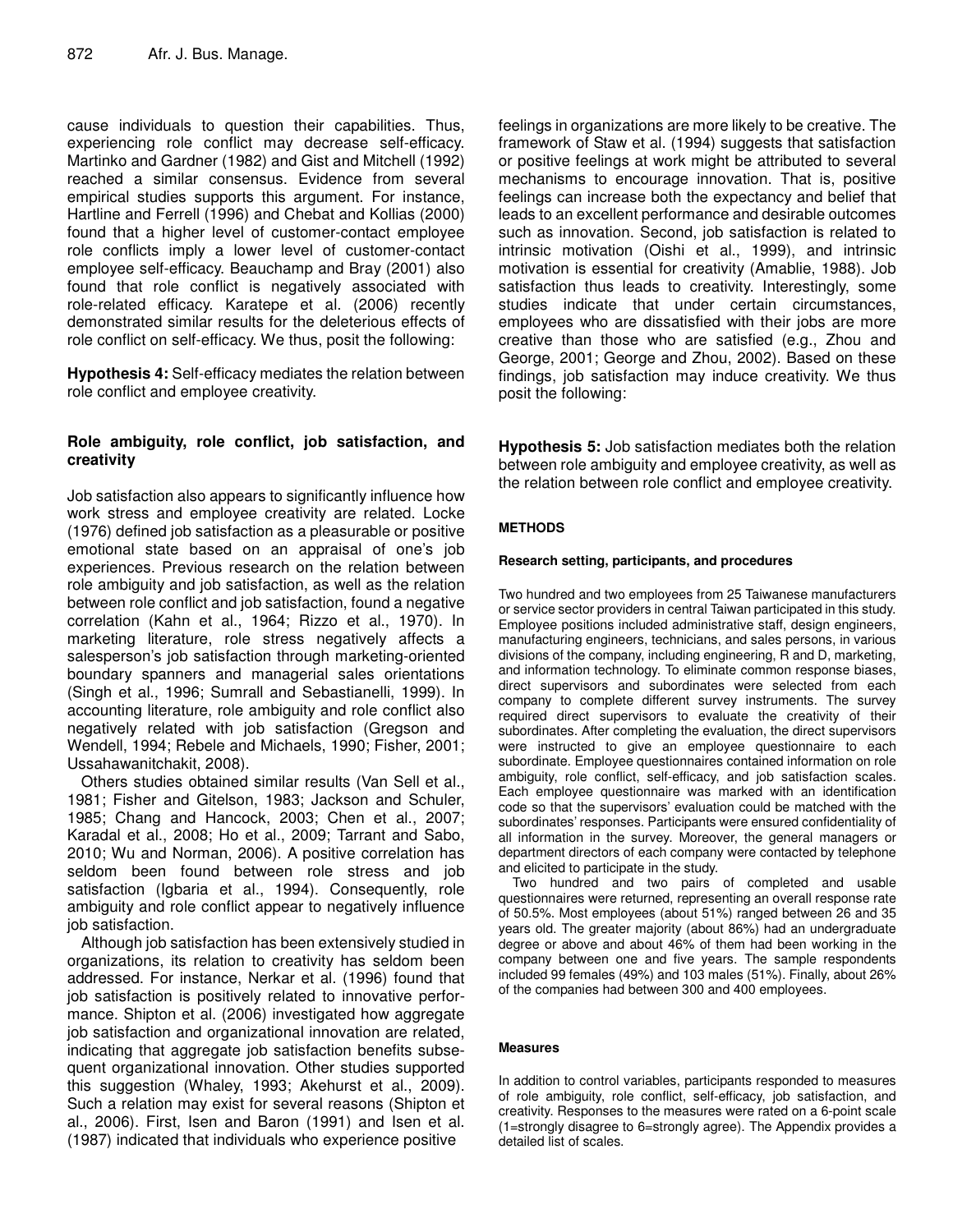Rizzo et al. (1970) defined role ambiguity as "reflect certainty about duties, authority, allocation of time, and relationships with others; the clarity or existence of guides, directives, policies; and the ability to predict sanctions as outcomes of behavior"(p. 156). This is closely aligned to the objectives of this study. This study thus follows the definition of Rizzo et al. (1970). The six items from the role ambiguity scale developed by Rizzo et al. (1970) were averaged. Cronbach's alpha in this study was 0.86.

#### *Role conflict*

In accordance with Rizzo et al. (1970), this study defined role conflict<br>as "the dimensions of congruency-incongruency or as "the dimensions of congruency-incongruency or compatibility-incompatibility in the requirements of the role, where congruency or compatibility is judged relative to a set of standards or conditions which impinge upon role performance"(p.155). For example, an employee who must play two or more roles simultaneously may find that the demands of the roles are incompatible. Eight items from the role conflict scale also developed by Rizzo et al. (1970) were averaged. Cronbach's alpha in this study was 0.89.

#### *Self -efficacy*

Self-efficacy, as initially defined in social psychology by Bandura (1977), has regularly appeared in organizational psychology literature. Thus, this study adopts the definition of Bandura (1986) for self-efficacy as "people's judgments of their capabilities to organize and execute courses of action required to attain designated types of performances" (p.391). Ten items adapted from Riggs et al. (1994) were averaged to create a measure of self-efficacy. Cronbach's alpha in this study was 0.93.

#### *Job satisfaction*

Two theories dominate job satisfaction literature: expectancy theory (Vroom, 1964) and two-factor theory (Herzberg et al., 1959). Two-factor theory asserts that, while increasing job satisfaction requires bringing about changes in the motivators, decreasing job dissatisfaction entails increasing the hygiene factors. In contrast, expectancy theory argues that increasing job satisfaction involves either lowering expectations or increasing rewards. Job satisfaction can be viewed as a global feeling about a job (global approach) or as a combination of attitudes about various facets of the job (facet approach) (Spector, 1997). The global approach, which is applied when the overall attitude is of interest, can be measured by simply proposing a holistic question about whether or not an employee is satisfied.

A single-item measure is generally used to assess overall job satisfaction (Wanous et al., 1997). Structured scales developed to measure global job satisfaction include the Job in General Scale (Ironson et al., 1989) and the Michigan Organizational Assessment Questionnaire satisfaction subscale (Cammann et al., 1979). The facet approach is used to identify which aspects of a job produce satisfaction or dissatisfaction (Spector, 1997). Facet job satisfaction scales measure satisfaction with a specific job facet. Examples include the Job Satisfaction Survey (Spector, 1985), the Job Descriptive Index (Smith et al., 1969), and the Minnesota Satisfaction Questionnaire (Weiss et al., 1967). This study adopted two-factor theory because it captures the conceptual domain in this study better. Thus, this study adopted the definition of Locke (1969) for job satisfaction as "the pleasurable emotional state resulting from the appraisal of one's job as achieving or facilitating the achievement of one's job value" (p.316).

Of these scales, the Minnesota Satisfaction Questionnaire has the most facets and was used to measure job satisfaction in this study. Job satisfaction was assessed with the 20 item Minnesota Satisfaction Questionnaire (MSQ) scale short form adapted from Weiss et al. (1967). These items required respondents to assess three categories of job satisfaction. The general satisfaction scale score was obtained by summing the scores for these 20 items. The Cronbach's alpha of these 20 items was 0.94.

#### *Creativity*

This study adopted the definition of Amabile (1988) for creativity as "the production of novel and useful ideas" (p.126); several creativity studies have also adopted this definition. Creativity was measured with a 13-item scale adapted from Zhou and George (2001). The 13 item scale was averaged for an overall score. Direct supervisors familiar with the employees' work behavior were instructed to rate each of their 13 work behaviors of creativity. Cronbach's alpha in this study was 0.94.

#### *Confirmatory factor analyses*

The study performed confirmatory factor analysis (CFA) of a single first-order model of the role ambiguity construct. The analytical results showed that the single first-order model obtained a satisfactory data fit  $(\chi^2 = 6.08, df = 5, GFI = 0.99, AGFI = 0.96,$ RMSEA = 0.027, NFI = 1.00). A single first-order model established for the role conflict construct also obtained a good data fit ( $\chi^2$  = 34.08, *df* = 18, GFI = 0.96, AGFI = 0.92, RMSEA = 0.067, NFI = 0.98).

Finally, CFA was performed for a first-order model of the self-efficacy, job satisfaction, and creativity constructs. Again, the CFA results indicated that the model had acceptable data fit  $(\chi^2 =$ 57.01, *df* =29, GFI = 0.95, AGFI = 0.90, RMSEA = 0.069 NFI =0.98; *2* = 280.21, *df* = 159, GFI = 0.89, AGFI = 0.85, RMSEA = 0.060, NFI  $= 0.97$ ;  $\chi^2 = 175.58$ , *df* = 52, GFI = 0.90, AGFI = 0.84, RMSEA =  $0.090$  NFI =  $0.97$ ).

The study assessed construct reliability through calculation of composite reliability that assesses whether indicators are sufficient in their representation of their respective latent variables. Estimated composite reliability ranged from 0.90 to 0.95 (role ambiguity = 0.90, role conflict =  $0.91$ , self-efficacy =  $0.93$ , job satisfaction =  $0.95$ , creativity =  $0.92$ ). All values exceeded 0.60, which satisfied the general reliability requirement for research instruments (Bagozzi and Yi, 1988). Analysis of shared variance among indicators of each construct obtained average variance extracted (AVE) estimates ranging from  $0.52 - 0.65$  (role ambiguity = 0.61, role conflict = 0.56, self-efficacy =  $0.60$ , job satisfaction =  $0.52$ , creativity =  $0.65$ ). An AVE estimate of 0.50 or higher indicates that a measure of a construct is valid (Fornell and Larcker, 1981). All estimates were well above this value, which indicated that convergent validity was acceptable.

#### *Control variables*

This study follows previous literature that identifies several demographic variables, including an individual's age, education, and gender, as well as potential influences on employee creativity (Mumford et al., 2002; Shalley et al., 2000). This study included age, education, and gender because of our focus on the creativity of the individuals.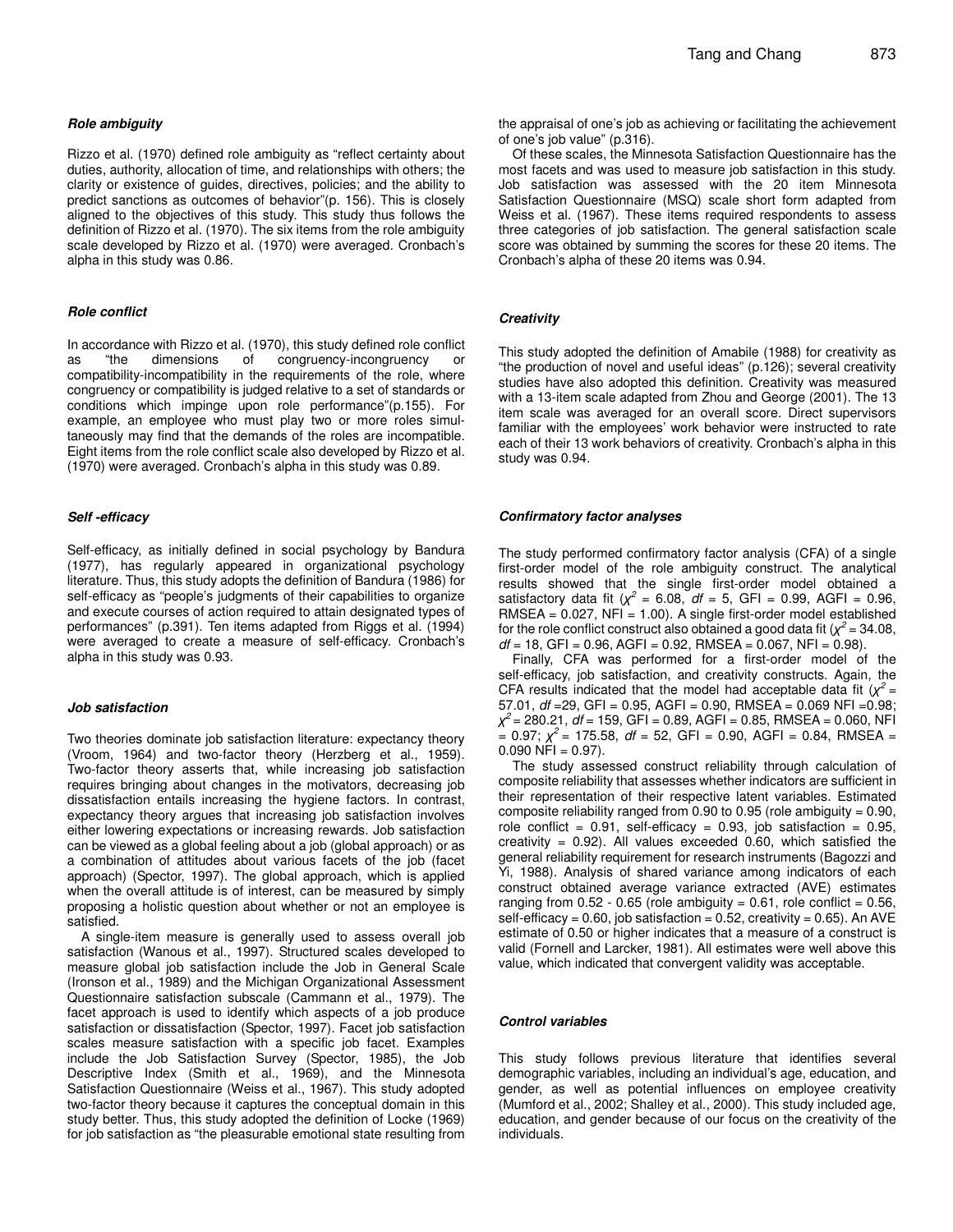| Variable            | Mean | S.D. |            | 2       | 3       | 4          | 5          | 6         |           | 8      |
|---------------------|------|------|------------|---------|---------|------------|------------|-----------|-----------|--------|
| Age                 | 3.18 | 1.63 |            |         |         |            |            |           |           |        |
| Gender <sup>a</sup> | 1.49 | 0.50 | $-0.02$    |         |         |            |            |           |           |        |
| Education           | 2.58 | 0.84 | $-0.11$    | $-0.04$ |         |            |            |           |           |        |
| Role ambiguity      | 2.32 | 0.67 | $-0.24***$ | $-0.03$ | $-0.00$ | (0.86)     |            |           |           |        |
| Role conflict       | 3.33 | 0.87 | $-0.06$    | $-0.13$ | 0.11    | $0.24**$   | (0.89)     |           |           |        |
| Self-efficacy       | 3.80 | 0.81 | $0.23***$  | $-0.06$ | 0.01    | $-0.25***$ | $-0.27***$ | (0.93)    |           |        |
| Job satisfaction    | 4.14 | 0.74 | $0.14*$    | 0.06    | $-0.04$ | $-0.36***$ | $-0.35***$ | $0.28***$ | (0.94)    |        |
| Creativity          | 4.05 | 0.70 | 0.03       | $-0.08$ | 0.00    | $-0.31***$ | $0.19**$   | $0.17*$   | $0.32***$ | (0.94) |

**Table 1.** Means, standard deviations, and correlations.

<sup>a</sup>Gender (male = 1, female = 2); \* p < .05 \*\* p < .01 \*\*\* p < .001; Cronbach's alphas are in parentheses.

## **RESULTS**

Table 1 displays the mean averages, standard deviations, and correlations among all variables. Role ambiguity was negatively correlated with creativity  $(r = -0.31, p < 0.001)$ , self-efficacy( $r = -0.25$ ,  $p < 0.001$ ), and job satisfaction( $r = -$ 0.36, p < 0.001). Role conflict was positively correlated with creativity( $r = 0.19$ ,  $p < 0.01$ ). However, role conflict was negatively correlated with self-efficacy( $r = -0.27$ ,  $p <$ 0.001) and job satisfaction( $r = -0.35$ ,  $p < 0.001$ ). Additionally, self-efficacy and job satisfaction were positively correlated with creativity ( $r = 0.17$ ,  $p < 0.05$ ;  $r =$ 0.32, p < 0.001). Before conducting regression analyses, the study examined residual plots and Kolmogorov - Smirnov (KS) tests and verified that regression assumptions were satisfied. The hypotheses were tested by performing hierarchical regression analyses. The suitability of the regression analysis was examined by testing for multicollinearity by checking the VIF (variable inflation factor) and CI (condition index). This examination did not reveal any violation in conducting the multiple regressions.

## **Hypotheses testing**

Hypothesis 1 posits that role ambiguity negatively affects creativity. Hierarchical regression was performed to assess this hypothesis. The control variables were entered into the equation first, followed by the role ambiguity term. The first column of Table 2 displays the results of the analyses.

As hypothesized, the negative effect of role ambiguity on creativity was significant ( $\beta$  = - 0.33,  $p$  < 0.001). Hypothesis 2 states that role conflict significantly affects creativity. According to the results of the hierarchical regression analysis, as shown in the first column of Table 2 as well, the effect of role conflict on creativity was positively significant ( $\beta$  = 0.28,  $p$  < 0.001). Thus, Hypothesis 1 and 2 were supported. Hypothesis 3 states that self-efficacy mediates the relationship between role ambiguity and creativity while Hypothesis 4 states that

self-efficacy mediates the relationship between role conflict and creativity. In addition, Hypothesis 5 posits that job satisfaction mediates both the relation between role ambiguity and creativity and the relation between role conflict and creativity. This study examines the mediated variables by following the suggestion of Baron and Kenny (1986). Considering a variable as a mediator of a dependent variable requires satisfying four conditions: The independent variable involved should significantly contribute to the dependent variable; The independent variable should significantly contribute to the mediator; The mediator should significantly contribute to the dependent variable; and when the influence of mediator is held constant, the independent variable to the dependent variable should have an insignificant contribution or decrease in magnitude despite the fact that it remains significant (Baron and Kenny, 1986).

The block of control variables was first introduced into the equation, followed by appropriate independent and mediating variables. As mentioned above, in column 1 of Table 2, both role ambiguity and role conflict significantly contributed to creativity, thereby satisfying condition 1. Next, whether the role ambiguity and role conflict measures contributed to the mediators (self-efficacy and job satisfaction) was examined. According to the results in columns 2 and 3, role ambiguity and role conflict made negative, significant contributions to self-efficacy (role ambiguity,  $\beta = -0.21$ ,  $p < 0.01$ ; role conflict,  $\beta = -0.23$ ,  $p <$ 0.01), and negative, significant contributions to job satisfaction (role ambiguity,  $\beta = -0.28$ ,  $p < 0.001$ ; role conflict,  $\beta$  $= -0.27$ ,  $p < 0.001$ ). These results satisfied condition 2 for mediation, suggesting that role ambiguity and role conflict affect self-efficacy and job satisfaction.

Condition 3 was examined by entering the control variables and mediators into an equation predicting creativity. According to column 4, both self-efficacy and job satisfaction made positive, significant contributions to creativity (self-efficacy,  $\beta = 0.16$ ,  $p < 0.05$ ; job satisfaction,  $\beta$  = 0.31, p < 0.05). Thus, these results satisfied condition 3 for mediation. Condition 4 was then examined by introducing control variables, self-efficacy, role ambiguity, and role conflict measures into an equation forecasting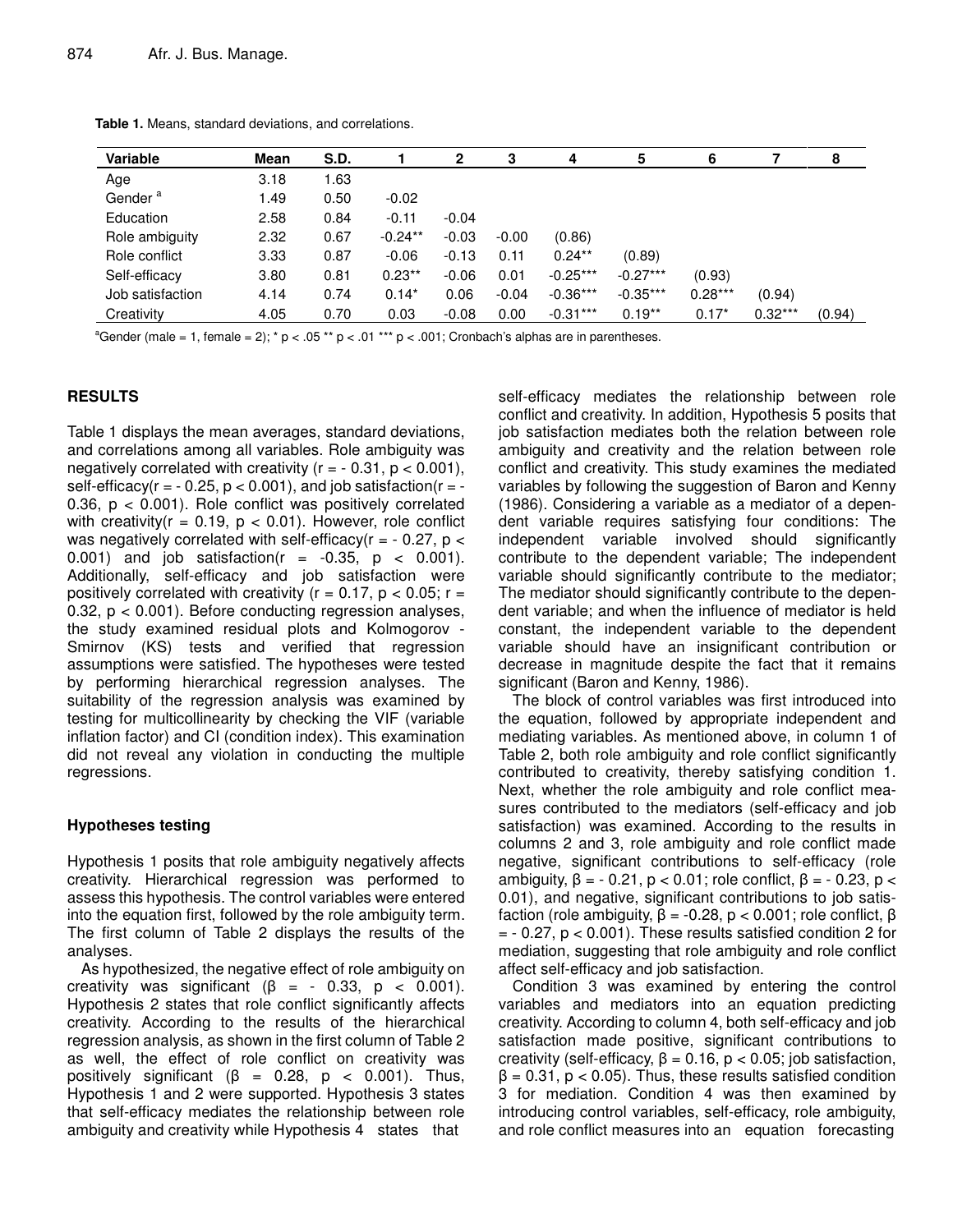| Variable         | <b>Creativity</b> |           | Self-efficacy |           | Job satisfaction |           | <b>Creativity</b> |           | <b>Creativity</b> |           | <b>Creativity</b> |           |
|------------------|-------------------|-----------|---------------|-----------|------------------|-----------|-------------------|-----------|-------------------|-----------|-------------------|-----------|
|                  | β                 |           | β             |           | β                |           | β                 |           | β                 |           | β                 |           |
| Step1            |                   |           |               |           |                  |           |                   |           |                   |           |                   |           |
| Age              | 0.03              |           | $0.23**$      |           | $0.14*$          |           | $-0.03$           |           | $-0.07$           |           | $-0.06$           |           |
| Gender           | $-0.07$           |           | $-0.05$       |           | 0.06             |           | $-0.09$           |           | $-0.04$           |           | $-0.06$           |           |
| Education        | 0.00              |           | 0.04          |           | $-0.01$          |           | 0.00              |           | $-0.04$           |           | $-0.03$           |           |
| $R^2$            |                   | 0.01      |               | $0.05*$   |                  | 0.02      |                   | 0.01      |                   | 0.01      |                   | 0.01      |
| Step2            |                   |           |               |           |                  |           |                   |           |                   |           |                   |           |
| Self-efficacy    |                   |           |               |           |                  |           | $0.16*$           |           | $0.16*$           |           |                   |           |
| $\Delta R^2$     |                   |           |               |           |                  |           |                   | $0.02*$   |                   | $0.02*$   |                   |           |
| Step3            |                   |           |               |           |                  |           |                   |           |                   |           |                   |           |
| Job satisfaction |                   |           |               |           |                  |           | $0.31***$         |           |                   |           | $0.32***$         |           |
| $\Delta R^2$     |                   |           |               |           |                  |           |                   | $0.08***$ |                   |           |                   | $0.11***$ |
| Step4            |                   |           |               |           |                  |           |                   |           |                   |           |                   |           |
| Role ambiguity   | $-0.33***$        |           | $-.21**$      |           | $-0.28***$       |           |                   |           | $-0.31***$        |           | $-0.24**$         |           |
| $\Delta R^2$     |                   | $0.10***$ |               | $0.04**$  |                  | $0.11***$ |                   |           |                   | $0.08***$ |                   | $0.05***$ |
| Step5            |                   |           |               |           |                  |           |                   |           |                   |           |                   |           |
| Role conflict    | $0.28***$         |           | $-.23**$      |           | $-0.27***$       |           |                   |           | $0.32***$         |           | $0.38***$         |           |
| $\Delta R^2$     |                   | $0.07***$ |               | $0.05***$ |                  | $0.07***$ |                   |           |                   | $0.09***$ |                   | $0.12***$ |
| $R^2$ for total  | $0.18***$         |           | $0.15***$     |           | $0.21***$        |           | $0.12***$         |           | $0.21***$         |           | $0.28***$         |           |
| F for total      | 8.7               |           | 6.79          |           | 10.29            |           | 5.24              |           | 8.54              |           | 12.79             |           |

**Table 2.** Summary of hierarchical regression analysis results.

 $* p < .05$  \*\*\*  $p < .001$ .

creativity. According to the results in column 5, the magnitude of role ambiguity contribution for creativity measures was reduced ( $\Delta R^2$  = 0.10 - 0.08), suggesting that self efficacy served as a partial mediator of the role ambiguity effect on creativity. However, the magnitude of role conflict contribution for creativity measures was not reduced ( $\Delta R^2$  = 0.07 - 0.09), suggesting that self-efficacy failed to mediate the relation between role conflict and creativity. In a similar vein, this study also introduced the control variables, job satisfaction, role ambiguity, and role conflict measures into an equation predicting creativity. According to the results in column 6, the magnitude of role ambiguity contribution for creativity measures was reduced  $( \Delta R^2 = 0.10 - 0.05)$ , suggesting that job satisfaction served as a partial mediator of the effect of role ambiguity on creativity. However, the magnitude of role conflict contribution for creativity measures was not reduced ( $\Delta R^2$  = 0.07 - 0.12), suggesting that self-efficacy failed to mediate the relation between role conflict and creativity.

Although mediation analyses are most often guided by the procedures outlined by Baron and Kenny (1986), Preacher and Hayes (2004) noted the shortcomings of the Baron and Kenny method. They suggested the importance of directly testing the significance of indirect effects and provide SPSS and SAS macros. Thus, this study also examined the mediated variables with macros and SPSS/PASW 18 as suggested by Preacher and Hayes (2004). The Sobel test results showed that the estimated

indirect effects of role ambiguity on creativity through self-efficacy and job satisfaction were  $-0.02$  ( $z = -1.27$ ,  $p =$ 0.202) and -0.09 (z = -2.87,  $p < 0.01$ ), respectively. Therefore, job satisfaction (but not self-efficacy) mediates the relation between role ambiguity and creativity. Additionally, the estimated indirect effects of role conflict on creativity through self-efficacy and job satisfaction were  $-0.05$  (z =  $-2.53$ , p < 0.05) and  $-0.12$  (z =  $-4.09$ , p < 0.01), respectively. Thus, both self-efficacy and job satisfaction mediate the relation between role conflict and creativity. Although the results were mostly inconsistent with those obtained using the Baron and Kenny method, Preacher and Hayes (2004) argued that the Sobel test may be incompatible with the Baron and Kenny criteria for mediation. They further argued that the Sobel test is a more powerful strategy for testing mediation. Accordingly, although Hypothesis 4 was supported, Hypothesis 3 was not. Moreover, Hypothesis 5 was fully supported. Restated, the above results indicate that both self efficacy and job satisfaction partially mediate the effect of role conflict on creativity. Additionally, job satisfaction (but not self-efficacy) partially mediates the effect of role ambiguity on creativity.

## **CONCLUSIONS AND DISCUSSION**

This study demonstrates that perceived role ambiguity has a negative, direct impact on employee creativity. The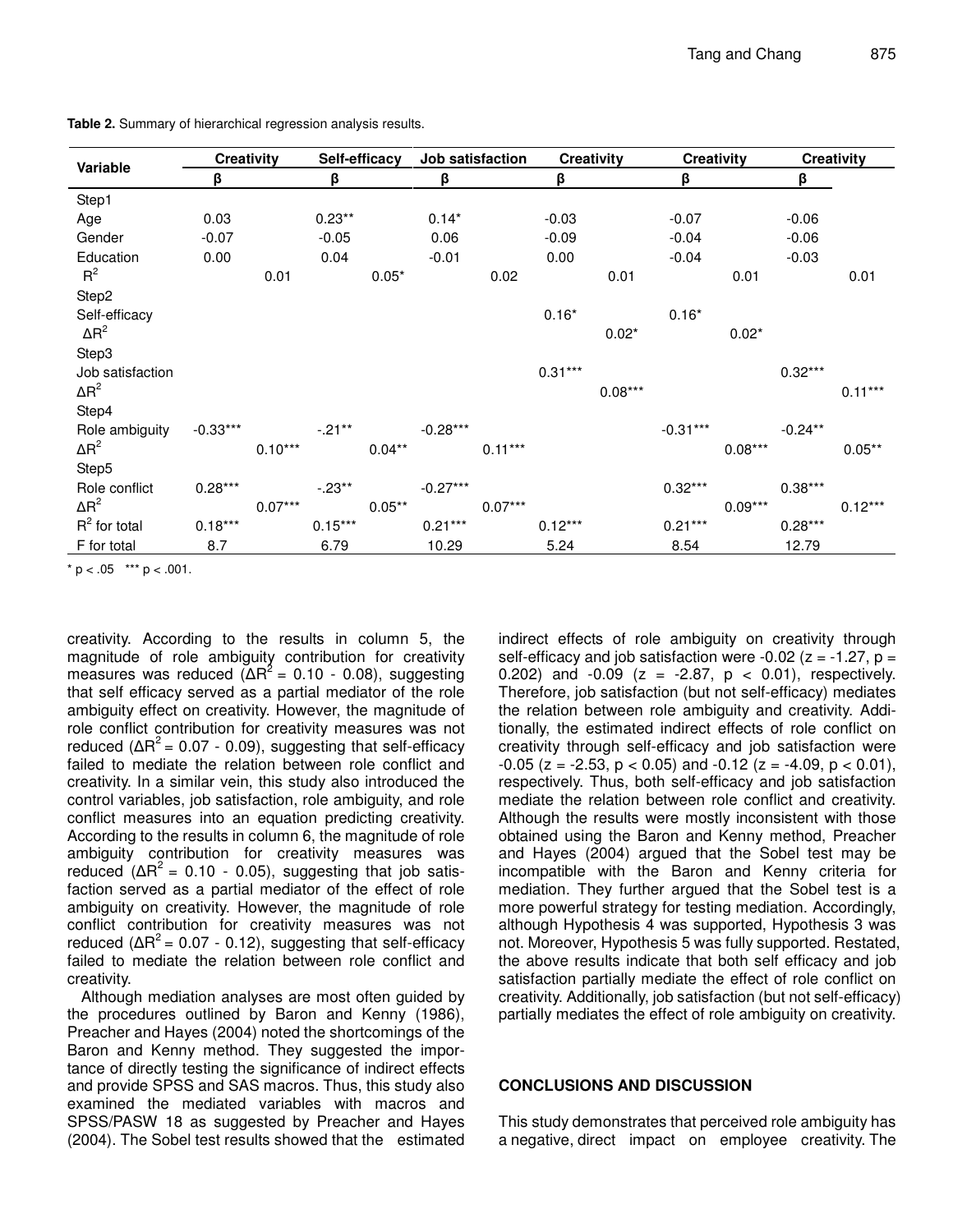finding is consistent with earlier research (Ford, 1996; Amabile, 1983; Amabile and Gryskiewicz, 1987; Jansen and Gaylen, 1994; Sherman, 1989). However, this exploratory study investigates how role ambiguity and employee creativity are related.

The analytical results indicate that employees perceive role conflict as having a positive and direct impact on employee creativity. This finding is in line with the observation of Janssen (2000) who suggested that higher levels of job demands trigger innovative responses, as well as with Jones (1993) who suggested that role conflict can force individuals to become receptive to different viewpoints, be more flexible, and expand their source of information. Conventional creativity research (Guilford, 1950; Torrance, 1969) describes the ability to think flexibly as a crucial element that can lead to novelty in ideas. According to the theory of Amabile (1996), social processes, including conflict, can influence many creative cognitive steps, e.g., preparation and response validation stages.

Nevertheless, our finding does not correspond to that reported by Farr and Ford (1992), Jex (1998), and Taggar (2002), as described in the above literature review. We posit that this discrepancy may be attributed to the Yerks-Dodson law (Yerkes and Dodson, 1908) or triphasic model (Selye, 1950; Nygaard and Dahlstrom, 2002). Yerkes-Dodson law of arousal describes how stress and performance are related. Performance is poor when arousal is extremely low. Increasing arousal enhances performance, but only to a particular point. Increasing arousal beyond that point diminishes the performance. Some empirical evidence demonstrates this relation. For instance, Singh (1998) specified and examined the quadratic efforts of a role stressor in a sales context with respect to job performance, job satisfaction, organizational commitment, job tension, and employee turn over intensions. Nygaard and Dahlstrom (2002) found a nonlinear relation in horizontal alliances between role stressors and various forms of job effectiveness. Despite divergent findings in the literature, this exploratory study investigates how role conflict and employee creativity are related.

Finally, in addition to examining how role ambiguity and role conflict contribute to self-efficacy and job satisfaction, this study explores the possibility that self-efficacy and job satisfaction mediate the association between role ambiguity and creativity, as well as the association between role conflict and creativity. Analysis results indicate that role ambiguity negatively contributes to self-efficacy which is consistent with previous studies (Gist and Mitchell, 1992; Eys and Carron, 2001). Additionally, in line with earlier research (Jex and Gudanowski, 1992; Chebat and Kollias, 2000) our results indicate that role conflict negatively contributes to self-efficacy. Similarly, in line with results of previous research (Kahn et al., 1964; Rizzo et al., 1970; Jackson and Schuler, 1985; Singh et al., 1996; Ussahawanitchakit, 2008), our results indicate that role

ambiguity and role conflict negatively contribute to job satisfaction. Moreover, in correlation with several studies (Bandura and Schunk, 1981; Bandura, 1997; Chipton et al., 2006), our results indicate that self-efficacy and job satisfaction positively contribute to creativity. The analytical results further demonstrated that self-efficacy and job satisfaction partially mediate the association between role conflict and creativity. Moreover, job satisfaction partially mediates the effect of role ambiguity on creativity. Thus, this empirical study explores for the first time whether self-efficacy and job satisfaction mediates both the relation between role ambiguity and employee creativity, as well as the relation between role conflict and employee creativity.

Cumulatively, results of this study provide further insight into how role ambiguity and role conflict perceived by employees influence the work environment for employee creativity. Specifically, this empirical study from Taiwan demonstrates that role ambiguity and role conflict are negatively and positively related to employee creativity, respectively. This possibility has seldom been examined in an actual work setting. Additionally, this study eluci- dates how role ambiguity, role conflict, and creativity are related by formulating and empirically testing the effects of self-efficacy and job satisfaction. Namely, role stress might impact creativity directly and indirectly. Notably, the above findings are tested using Amabile's componential theory. Componential theory rests on the premise that a social environment impacts individual creativity. This study examines role ambiguity and role conflict as key components of a social environment for creativity. Consequently, this study identifies role stress as social-environment influences on creativity. Overall, our findings elucidate the complex relations between role ambiguity, role conflict, self-efficacy, job satisfaction, and employee creativity.

This study has several practical implications. First, this study suggests that role ambiguity may affect creativity negatively. Thus, employee training and personnel development should emphasize tolerance of ambiguity and uncertainty in order to reduce role ambiguity. For instance, by deliberately placing employees in unstructured situations that are relatively risk-free, employees can become accustomed to ambiguous situations. They can gradually learn to accept overall ambiguity as they gain work experience in unstructured environments. Training and personnel development are especially relevant for firms that have implemented a project management system or matrix management because a project management system could inevitably be faced with role ambiguity and role conflict. Moreover, a project management system is increasingly viewed as an effective means of enhancing management in the future. A case study by Quick (1979) employed participative goal setting to diminish role stress among insurance company employees. Training sessions emphasized three dimensions of goal setting, including task goal properties, supervisory goal behavior, and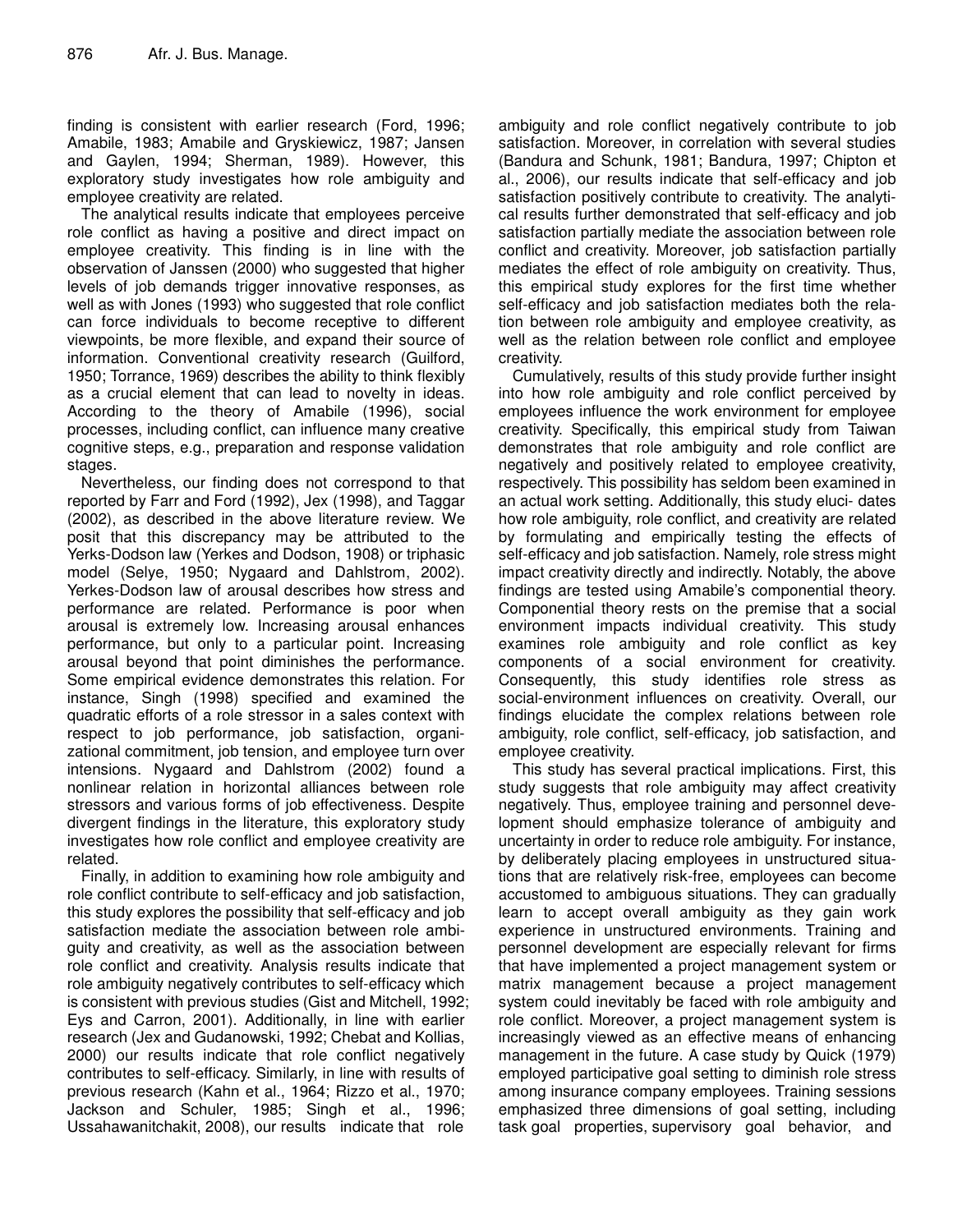subordinate goal behavior. Schaubroeck et al. (1993) applied a responsibility charting approach to reduce role ambiguity in the business services department of a university. There were consultants assisting a management team in negotiating and clarifying roles with subordinates. Obviously, employees oriented on role emphasis with prompt, clear and consistent feedback or by clarifying rules and roles reduce role ambiguity, subsequently increasing creativity.

Our results further demonstrate that role conflict may positively affect creativity, implying that managers might provide employees with opportunities to work on organizational boundaries (Cooper and Marshall, 1978). In doing so, role conflict occurs when employees interact with each other in a department within a company, or outside of the organization. Role conflict can provide a venue for further creative thinking. Therefore, we posit that role conflict produces more cognitive variation and the testing of ideas and, thus, further insight. This practice may be especially helpful for employees with relatively little experience in creativity or with a low level of creativity. Despite the potentially positive effects of role conflict, our earlier literature review pointed out that role conflict might enhance or diminish creativity. As Nygaard and Dahlstrom (2002) pointed out, a triphasic relation between role stressors and various forms of job performance is possible. Thus, we are not advocating that managers should increase role conflict to maximize how role conflict impacts creativity. Instead, we recommend that managers remain sensitive not to overemphasize role conflict. Future research should further address this issue.

Third, by demonstrating the mediating effects of self-efficacy and job satisfaction, our results suggest that managers must consider the mechanisms whereby role ambiguity and role conflict affect creativity. Doing so enables managers to reduce role ambiguity and role conflict and, ultimately, maintain employee creativity. Managers must understand that role ambiguity and role conflict can diminish self-efficacy and job satisfaction as well as reduce creative efforts, particularly in a workplace that requires constant creativity. Fourth, management could also benefit from the result that self-efficacy positively affects creativity. Managers should understand the necessity of recruiting, selecting, and retaining employees with a strong self-efficacy. Moreover, strengthening employee confidence in their competence through training programs may also be necessary to maintain highly creative employees.

Finally, as job satisfaction also positively affects creativity, managers should adopt the necessary measures to increase job satisfaction among their employees. For instance, in a stressful work environment, job rotation can reinforce the self confidence of employees in their own competencies and expertise. This is especially valuable for increasing job satisfaction.

Despite the above contributions, this study has certain limitations. First, according to our results, role conflict positively affects creativity and possibly explains why the

relation between role conflict and creativity may be quadratic or triphasic. However, this study did not examine this possibility nor at what stage that role conflict might negatively impact creativity. Future studies should examine how various phases of role conflict can affect creativity within the quadratic or triphasic relation. Doing so would further elucidate how role conflict and creativity are related. Second, this study has explored the possibility that both self-efficacy and job satisfaction mediate the relation between role ambiguity and creativity. Future research must incorporate other mediators or moderators of the relation between role stress and creativity. Third, this study was cross-sectional; although the construct relationships suggested a causal direction, the crosssectional design could only infer relationships. In fact, three kinds of evidence used to demonstrate the existences of causality are concomitant variation (or covariation), time order of occurrence, and absence of other causal factors. Demonstrating all three types increases confidence that a causal factor has been identified. Thus, future studies should examine longitudinal and/or experimental data to evaluate causality.

## **REFERENCES**

- Akehurst G, Comeche JM, Galindo MA (2009). Job satisfaction and commitment in the entrepreneurial SME. Small Bus. Econ., 323: 277-289.
- Amabile TM (1983). The Social Psychology of Creativity. New York: Springer-Verlag.
- Amabile TM (1988). A model of creativity and innovation in organization. In B. M. Staw and L. L. Cumming (Eds.), CT: JAI Press. Res. Org. Behav. pp. 123-126.
- Amabile TM (1996). Creativity in Context. Boulder, Colorado, CO: Westview Press.
- Amabile TM, Hill KG, Hennessey BA, Tighe EM (1994). The work preference inventory: Assessing intrinsic and extrinsic motivational orientations. J. Pers. Soc. Psychol., 66: 950-967.
- Amabile TM, Conti R, Coon H, Lazenby J, Herron M (1996). Assessing the work environment for creativity. Acad. Manage. J., 39: 1154-1184.
- Amabile TM, Gryskiewicz S (1987). Creativity in the R&D laboratory. Technical Report 30. Greensboro, NC: Center for Creative Leadership.
- American Institute of Stress (2004). Job stress. Retrieved November, 30, 2004, from http://www.stress.org/job.htm.
- Andrews FM, Farris GF (1972). Time pressure and the performance of scientists and engineers: A five year panel study. Organ. Behav. Hum. Perform., 8: 185-200.
- Applebaum E, Berg P (1997). Work reorganization and flexibility in job design. In lewin, D. Mitchell, D. and Mahmood, Z. (Eds.). Greenwich: JAI Press Inc. The Human Res. Manage. Handbook. pp. 38-96.
- Backer TE (1992). On work place creativity: Psychological, environmental, and organizational strategies. Creativity Res. J., 5: 439-441.
- Baer M, Oldham GR (2006). The curvilinear relation between experienced creative time pressure and creativity: moderating effects of openness to experience and support for creativity. J. Appl. Psychol., 91(4): 963-970.
- Bagozzi RT, Yi Y (1988). On the evaluation of structural equation models. J. Acad. Marketing Sci*.,* 16: 74-94.
- Bandura A (1977). Social Learning Theory*.* Englewood Cliffs, NJ: Prentice-Hall.
- Bandura A (1978). The sell system in reciprocal determinism. Am. Psychol., 33: 344-358.
- Bandura A (1986). The Social Foundation of Thought and Action*.*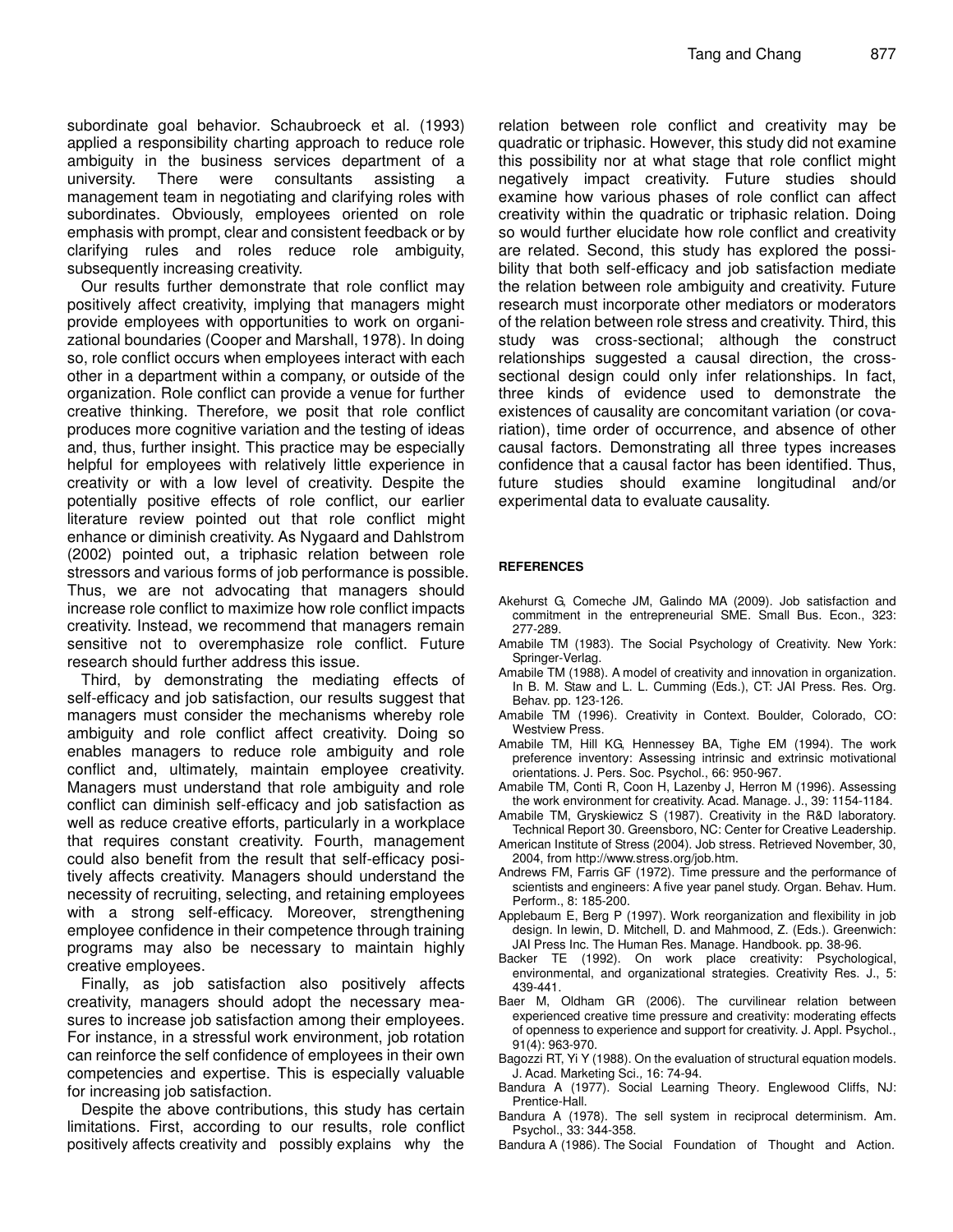Englewood Cliffs, NJ: Prentice Hall.

- Bandura A (1997). Self-Efficacy: The Exercise of Control*.* New York: W.H. Freeman.
- Bandura A, Schunk DH (1981). Cultivating competence, self-efficacy, and intrinsic interest through proximal selfmotivation. J. Pers. Soc. Psychol., 41: 586-598.
- Baron RM, Kenny DA (1986). The moderator-mediator distinction in social psychological research: Conceptual, strategic, and Statistical considerations. J. Pers. Soc. Psychol., 51: 1173-1182.
- Beauchamp M, Bray SM (2001). Role ambiguity and role conflict within interdependent teams. Small Gr. Res*.,* 32(2): 133-157.
- Beehr TA (1976). Perceived situational moderators of the relation between subjective role ambiguity and role strain. J. Appl. Psychol., 61: 35-40.
- Beehr TA (1995). Psychological Stress in the Workplace. London: Routledge.
- Beehr TA, Glazer S (2005). Organizational role stress. In Barling J. Kelloway E.K. and Frone M.R. (Eds.), Handbook of Work Stress. pp.7-33. Thousand Oaks, CA : Sage.
- Beehr TA, Newman JE (1978). Job stress, employee health, organizational effectiveness: A facet analysis, model, and literature review. Pers. Psychol., 31: 665-699.
- Bray SR (1998). Role efficacy within interdependent teams: Measurement development and tests of theory. Unpublished doctoral dissertation, University of Waterloo, Ontario, Canada.
- Brief AP, Aldag RJ (1981). The "self" in work organizations: A conceptual review. Acad. Manage. Rev., 6: 75-88.
- Burnside RM (1990). Improving corporate climates for creativity. In M.A. West and J.L. Farr (Eds.), Chicherster, UK:Wiley. Innovations and Creativity at Work: Psychological and Organizational Strategies. pp. 265-284.
- Cammann C, Fichman M, Jenkins D, Klesh J (1979). The Michigan Organizational Assessment Questionnaire. Unpublished manuscript, University of Michigan, Ann Arbor.
- Chang E, Hancock K (2003). Role stress and role ambiguity in new nursing graduates in Australia. Nurs. Health Sci*.,* 5(2): 155-163.
- Chebat JC, Kollias P (2000). The impact of empowerment on customer contact employees' roles in service organizations. J. Serv. Res., 3(1): 66-81.
- Chen YM, Chen SH, Tsai CY, Lo LY (2007). Role stress and job satisfaction for nurse specialists. J. Advanced Nurs., 59(5): 497-509.
- Cooper CL, Dewe PJ (2004). Stress: A Brief History. Oxford: Blackwell.
- Cooper CL, Marshall J (1978). Understanding Executive Stress. London: Macmillan.
- Ekvall G, Ryhammer L (1999). The creative climate: its determinants and effects at a Swedish University. Creativity Res. J., 12: 303-310.
- Eys M, Carron AV (2001). Role ambiguity, task cohesion, and task self-efficacy. Small Gr. Res., 32(3): 356-373.
- Farr JL, Ford CM (1990). Individual innovation. In innovation and creativity at work. In West M.A. and Farr J.L. (Eds.), New York: Wiley, Innovation and Creativity at Work*.* pp. 63-80.
- Fisher CD, Gitelson R (1983). A meta-analysis of the correlates of role conflict and ambiguity. J. Appl. Psychol., 68: 320-333.
- Fisher RT (2001). Role stress, the Type A behavior pattern, and external auditor job satisfaction and performance. Behav. Res. Account*.* 13: 143-170.
- Ford CM (1996). A theory of individual creative action in multiple social domains. Acad. Manage. Rev., 21(4): 1112-1142.
- Fornell C, Larcker DF (1981). Structural equation models with unobservable variables and measurement error. J. Marketing Res., 18: 39-50.
- George JM, Zhou J (2002). Understanding when bad moods foster creativity and good ones do not: The role of context and clarity of feelings. J. Appl. Psychol., 87: 687-697.
- Gist ME, Mitchell TR (1992). Self-efficacy: a theoretical analysis of its determinants and malleability. Acad. Manage. Rev., 17: 183-211.
- Gregson T, Wendell J (1994). Role conflict, role ambiguity, job satisfaction and the moderating effect of job-related self-esteem: A latent variable analysis. J. Appl. Bus. Res., 10(2): 106-113.

Guilford JP (1950). Creativity. Am. Psychol., 5: 444-454.

Hartline MD, Ferrell OC (1996). The management of customer-contact service employees: An empirical investigation. J. Marketing, 60(4):

52-70.

- Herzberg F, Mausner B, Snyderman B (1959). The Motivation at Work*.* New York: Wiley.
- Ho WH, Chang CS, Shih YL, Liang RD (2009). Effects of job rotation and role stress among nurses on job satisfaction and organizational commitment. BMC Health Serv. Res., 9: 8.
- Igbaria M, Parasuraman S, Badawy MK (1994). Work experiences, job involvement, and quality of work life among information system personnel. MIS Quart. June: pp. 175-201.
- Ironson GH, Smith PC, Brannick MT, Gibson WM, Paul KB (1989). Constitution of a Job in General Scale: A comparison of global, composite, and specific measures. J. Appl. Psychol*.,* 74: 193-200.
- Isen AM (1999a). On the relationship between affect and creative problem solving. In S.W. Russ (Ed.), Affect, Creative Experience and Psychological Adjustment*.* Philadelphia: Brunner/Mazel. pp. 3-18.
- Isen AM (1999b). Positive affect. In T. Dagleish and M. Power (Eds.), New York: Wiley Handbook of Cognition and Emotion, pp. 521-539..
- Isen AM, Baron RA (1991). Positive affect as a factor in organizational behavior. Res. Organ. Behav., 13: 1-53.
- Isen AM, Daubman KA, Nowicki GP (1987). Positive affect facilitates creative problem-solving. J. Pers. Soc. Psychol. 52: 1122-1131.
- Jackson SE, Schuler R.S. (1985). A meta-analysis and conceptual critique of research on role ambiguity and role conflict in work settings. Organ. Behav. Hum. Dec. Processes, 36: 16-78.
- Jansen E, Gaylen GN (1994). Innovation and restrictive conformity among hospital employees: individual outcomes and organizational considerations. Hosp. Health Serv. Adm., 39(1): 63-80.
- Janssen O (2000). Job demands, perceptions of effort-reward fairness and innovative work behavior. J. Occup. Organ. Psychol., 73: 287-302.
- Jex SM (1998). Stress and Job Performance: Theory, Research, and Implications for Managerial Practice. Thousand Oaks, CA: Sage.
- Jex SM, Gudanowski DM (1992). Efficacy beliefs and work stress: An exploratory. J. Organ. Behav., 13: 509-517.
- Johnston MW, Parasuraman A, Futrell CM, Black WC (1990). A longitudinal assessment of the impact of selected organizational influences on salespeople's organizational commitment during early employment. J. Marketing Res., 27: 333-344.
- Jones ML (1993). Role conflict: Cause of burnout or energizer? Soc. Work, 38: 136-141.
- Kahn RL, Wolfe DM, Quinn RP, Snoek JD, Rosenthal RA (1964). Organizational Stress: Studies in Role Conflict and Ambiguity. New York: Wiley.
- Kalleberg A (2001). The advent of the flexible workplace: Implications for theory and research. In Cornfield D., Campbell K.B., McCammon H.J. (Eds.), Working in Restructured Workplace: Challenges and New Directions for the Sociology of Work. Thousand Oaks, CA: Sage. pp. 437-453.
- Karadal H, Ay U, Cuhadar MT (2008). The effect of role conflict and role ambiguity on job satisfaction and organizational commitment: A study in the public and private sectors. J. Am. Acad. Bus., 13(2): 176-181.
- Karatepe OM, Yavas U, Babakus E, Avci T (2006). Does gender moderate the effects of role stress in frontline service jobs? J. Bus. Res., 59: 1087-1093.
- Katz D, Kahn RL (1978). The Social Psychology of Organizations. New York: Wiley.
- Lee D (1997). Employee stress. John Liner Rev., 11: 3-7.
- Lenaghan JA, Sengupta K (2007). Role conflict, role balance and affect: A model of well-being of the working student. J. Behav. Appl. Manage*.* 9(1): 88-109.
- Li A, Bagger J (2008). Role ambiguity and self-efficacy: The moderating effects of goal orientation and procedural justice. J. Vocat. Behav., 73: 368-375.
- Locke EA (1969). What is job satisfaction? Organ. Behav. Hum. Perform., 4: 336-409.
- Locke EA (1976). The nature and causes of job satisfaction. In M.D. Dunnette (Ed.), Handbook of Industrial and Organizational Psychology. Chicago: Rand McNally.
- Ludwig AM (1992). Creative achievement and psychopathology: comparison among professions. Am. J. Psychother., 46: 330-356.
- McGrath JE (1976). Stress and behavior in organizations. In M.D. Dunnette (Ed.), Chicago: Rand McNally. Handbook of Ind. Org. Psychol. pp. 1351-1395.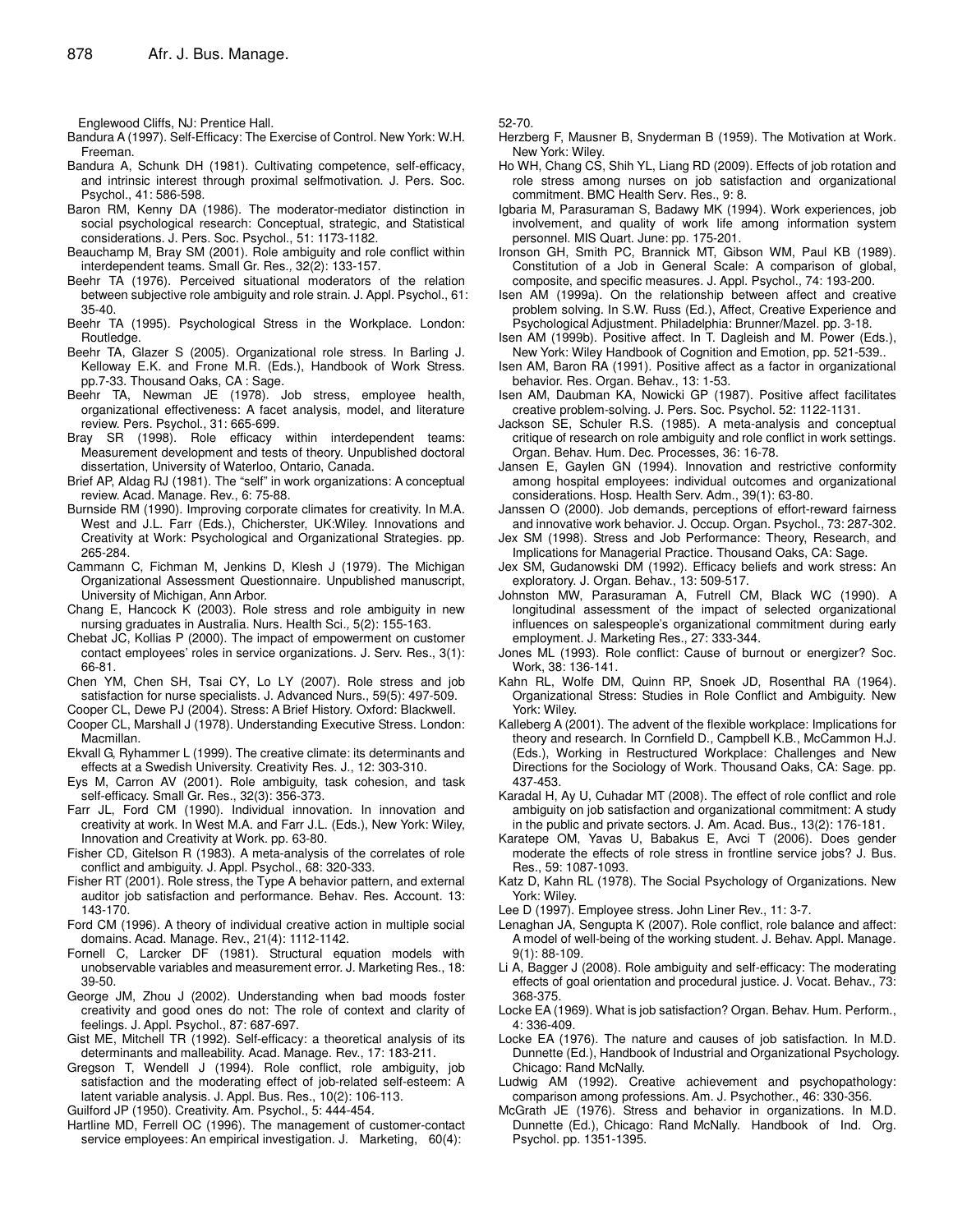- Mumford MD (2000). Managing creative people: strategies and tactics for innovation. Hum. Resour. Manage. Rev., 10(3): 313-351.
- Mumford MD, Scott GM, Gaddis B, Strange JM (2002). Leading creative people: Orchestrating expertise and relationships. The Leadership Quart*.,* 13: 705-750.
- Nerkar AA, McGrath RG, Macmillan IC (1996). Three facets of satisfaction and their influence on the performance of innovation teams. J. Bus. Venturing. 11: 167-188.
- Nygaard A, Dahlstrom R (2002). Role stress and effectiveness in horizontal alliances. J. Mark*.,* 66: 61-82.
- Oishi S, Diener E, Lucas R, Eunkook S (1999). Cross-cultural variations in predictors of life satisfaction: Perspectives from needs and values. Pers. Soc. Psychol. Bull., 25: 980-990.
- Paoli P, Costa J (1994). Monitoring occupational stress factors among European workers at national and European levels. Stress at work- A call for action. European Conference Proceedings. Dublin, Ireland: Loughlinstown House, Shankill, Co. pp. 31-33.
- Perry-Smith JE, Shalley CE (2003). The social side of creativity: A static and dynamic social network perspective. Acad. Manage. Rev., 28: 89-106.
- Preacher KJ, Hayes AF (2004). SPSS and SAS procedures for estimating indirect effects in simple mediation models. Behav. Res. Methods. Instrum. Comp*.,* 36: 717-731.
- Quick JC (1979). Dyadic goal setting and role stress in field study. Acad. Manage. J*.,* 22: 241-252.
- Rebele JE, Michaels RE (1990). Independent auditors' role stress: antecedent, outcome, and moderating variables. Behav. Res. Account., 2: 124-153.
- Riggs M, Warka J, Babasa B, Betancourt R, Hooker S (1994). Development and validation of self-efficacy and outcome expectancy scales for job-related applications. Educ. Psychol. Meas., 54(3): 793-802.
- Rizzo JR, House RJ, Lirtzman SI (1970). Role conflict and ambiguity in complex organizations. Admin. Sci. Quart., 15: 150-163.
- Rothbard NP (2001). Enriching or Depleting? The dynamics of engagement in work & family roles. Admin. Sci. Quart., 46: 655-668.
- Schaubroek J, Ganster DC, Sime WE, Ditman D (1993). A field experiment testing supervisory role clarification. Pers. Psychol., 46: 1-25.
- Seiber SD (1974). Toward a theory of role accumulation. Am. Sociol. Rev., 39: 567-578.
- Selye H (1950). The Physiology and Pathology of Exposure to Stress: A treatise based on the concepts of the General-Adaption-Syndrome and the diseases of adaption. Montreal, Canada: ACTA.
- Shalley CE (1995). Effects of coaction, expected evaluation, and goal setting on creativity and productivity. J. Appl. Psychol., 76: 179-185.
- Shalley CE, Gilson LL (2004). What leaders need to know: A review of social and contextual factors that can foster or hinder creativity. The Leadership Quart. 15: 33-53.
- Shalley CE, Gilson LL, Blum TC (2000). Matching creativity requirement and the work environment: Effects on satisfaction and intentions to leave. Acad. Manage. J. 43: 215-223.
- Sherman JD (1989). Technical supervision and turnover among engineers and technicians. Group Organ. Stud*.* 14(4): 411-421.
- Shipton HJ, West MA, Parkes CL, Dawson JF (2006). When promoting positive feelings pays: Aggregate job satisfaction, work design features, and innovation in manufacturing organizations. Eur. J. Work Organ. Psychol. 15(4): 404-430.
- Singh J (1998). Striking a balance in boundary-spanning positions: An investigation of some unconventional influences of role stressors and job characteristics on job outcomes of salespeople. J. Mark*.* 62:69-86.
- Singh J, Verbeke W, Rhoads GK (1996). Do organizational practices matter in role stress processes? A study of direct and moderating effects of marketing-oriented boundary spanners. J. Mark. 60: 69-96.
- Smith V (1997). New forms of work organization. Annu. Rev. Sociol. 23: 315-339.
- Smith PC, Kendall LM, Hulin CL (1969). Measurement of Satisfaction in Work and Retirement. Chicago: Rand McNally.
- Spector PE (1985). Measurement of human service staff satisfaction: Development of the Job Satisfaction Survey. Am. J. Community. Psychol. 13: 693-713.
- Spector PE (1997). Job Satisfaction. CA: Thousand Oaks.
- Staw BM, Sutton RI, Pelled LH (1994). Employee positive emotion and favorable outcomes at the workplace. Organ.Sci. 5: 51-71.
- Stumpf SA, Breif AP, Hartman K (1987). Self-efficacy expectations and coping with career-related events. J. Vocat. Behav. 31:91-108.
- Sumrall DA, Sebastianelli R (1999). The moderating effect of managerial sales orientations on salespersons' role stress-job satisfaction relationships. J. Marketing Theor. Pract. 7(1): 72-79.
- Taggar S (2002). Individual creativity and group ability to utilize individual creative resources: A multilevel model. Acad. Manage. J. 45: 315-330.
- Tarrant T, Sabo CE (2010). Role conflict, role ambiguity, and job satisfaction in nurse executives. Nurs. Admin. Quart. 34(1): 78-82.
- Tierney P, Farmer SM (2002). Creative self-efficacy: Its potential antecedents and relationship to creative performance. Acad. Manage. J. 45: 1137-1146.
- Tierney P, Farmer SM, Graen GB (1999). An examination of leadership and employee creativity: The relevance of traits and relationships. Pers. Psychol. 52: 591-620.
- Torrance EP (1969). Creativity. San Rafael, CA: Dimensions Publishing.
- Tubre TC, Collins JM (2000). Jackson and Schuler (1985). revisited: A meta-analysis of the relationships between role ambiguity, role conflict, and job performance. J. Manage., 26: 155-169.
- Ussahawanitchakit P (2008). Building job satisfaction of certified public accountants (CPAs) in Thailand: effects of role stress through role conflict, role ambiguity, and role overload. J. Acad. Bus. Econ., 8(2): 12-23.
- Van Sell M, Brief AP, Schuler RS (1981). Role conflict and role ambiguity: Integration of the literature and directions for future research. Hum. Relation, 34: 43-71.
- Vroom VH (1964). Work and Motivation*.* New York: Wiley.
- Wanous JP, Reichers AE, Hudy M (1997). Overall job satisfaction: how good are single item measures? J. Appl. Psychol*.*, 82: 247-252.
- Weiss DJ, Dawis RV, England GW, Lofquist LH (1967). Manual for the Minnesota Satisfaction Questionnaire. Minneapolis: University of Minnesota, Work Adjustment Project, Industrial Relation Center.
- Whaley SR (1993). Manager and employee perceptions of factors that inhibit or enhance creativity in land-grant university communication units specializing in agricultural, home economics, youth, and community and natural resource development program. Unpublished doctoral dissertation, The Ohio State University.
- Wu L, Norman IJ (2006). An investigation of job satisfaction, organizational commitment and role conflict and ambiguity in a sample of Chinese undergraduate nursing students. Nurs. Educ. Today, 26: 304-314.
- Yerkes RM, Dodson J (1908). The relation of strength of stimulus to rapidity of habit formation. J. Comp. Neurol. Psychol. 18: 459-482.
- Zhou J, George JM (2001). When job dissatisfaction leads to creativity: Encouraging the expression of voice. Acad. Manage. J., 44: 682-696.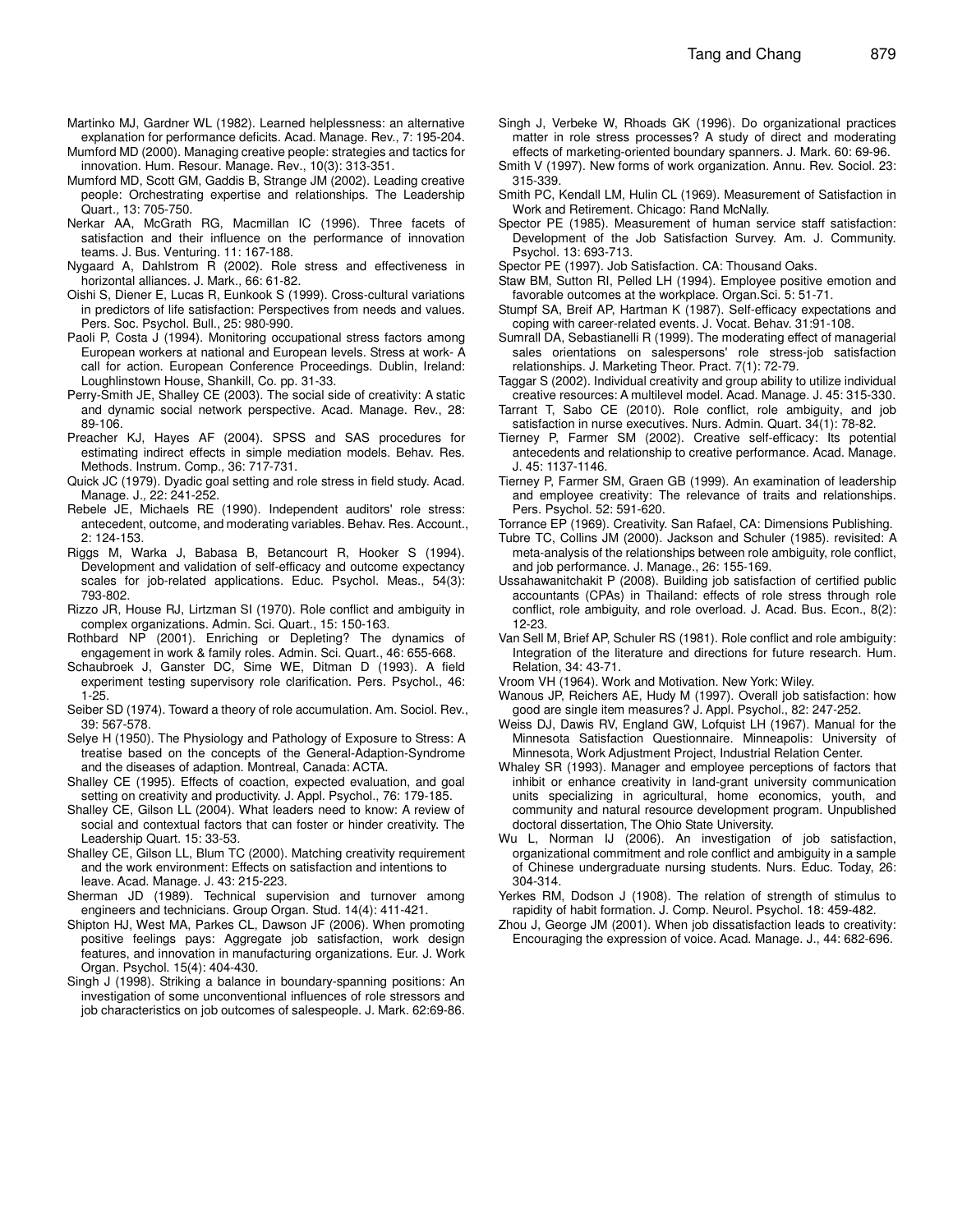## **Appendix.** Measures of research variables.

| <b>Variables</b> | <b>Scale Items</b>                                                                    | <b>Source</b>       |
|------------------|---------------------------------------------------------------------------------------|---------------------|
|                  | 1. I feel certain about how much authority I have.                                    |                     |
| Role ambiguity   | 2. Clear, planned goals and objectives for my job.                                    |                     |
|                  | 3. I know that I have divided my time properly.                                       |                     |
|                  | 4. I know what my responsibilities are.                                               |                     |
|                  | 5. I know exactly what is expected of me.                                             | Rizzo et al. (1970) |
|                  | 6. Explanation is clear of what has to be done.                                       |                     |
|                  |                                                                                       |                     |
|                  | 1. I have to do things that should be done differently.                               |                     |
|                  | 2. I receive an assignment without the manpower to complete it.                       |                     |
|                  | 3. I have to buck a rule or policy in order to carry out an assignment.               |                     |
| Role conflict    | 4. I work with two or more groups who operate quite differently.                      | Rizzo et al. (1970) |
|                  | 5. I receive incompatible requests from two or more people.                           |                     |
|                  | 6. I do things that are apt to be accepted by one person and not accepted by others.  |                     |
|                  | 7. I receive an assignment without adequate resources and materials to execute it.    |                     |
|                  | 8. I work on unnecessary things.                                                      |                     |
|                  | 1. I have confidence in my ability to do my job.                                      |                     |
|                  | 2. There are some tasks required by my job that I cannot do well.                     |                     |
| Self-efficacy    | 3. When my performance is poor, it is due to my lack of ability.                      |                     |
|                  | 4. I doubt my ability to do my job.                                                   |                     |
|                  | 5. I have all the skills needed to perform my job very well.                          |                     |
|                  | 6. Most people in my line of work can do this job better than I can.                  | Riggs et al. (1994) |
|                  | 7. I am an expert at my job.                                                          |                     |
|                  | 8. My future in this job is limited because of my lack of skills.                     |                     |
|                  | 9. I am very proud of my job skills and abilities.                                    |                     |
|                  | 10. I feel threatened when others watch me work.                                      |                     |
|                  |                                                                                       |                     |
|                  | On my present job, this is how satisfied I feel about                                 |                     |
|                  | 1. Being able to keep busy all the time.                                              |                     |
|                  | 2. The chance to work alone on the job.                                               |                     |
|                  | 3. The chance to do different things from time to time.                               |                     |
|                  | 4. The chance to be "somebody" in the community.                                      |                     |
|                  | 5. The way my boss handles his/her workers.                                           |                     |
|                  | 6. The competence of my supervisor in making decisions.                               |                     |
|                  | 7. Being able to do things that don't go against my conscience.                       |                     |
|                  | 8. The way my job provides for steady employment.                                     |                     |
|                  | 9. The chance to do things for other people.                                          |                     |
| Job satisfaction | 10. The chance to tell people what to do.                                             | Weiss et al. (1976) |
|                  | 11. The chance to do something that makes use of my abilities.                        |                     |
|                  | 12. The way company policies are put into practice.                                   |                     |
|                  | 13. My pay and the amount of work I do.                                               |                     |
|                  | 14. The chance for advancement on this job.                                           |                     |
|                  | 15. The freedom to use my own judgment.                                               |                     |
|                  | 16. The chance to try my own methods of doing the job.<br>17. The working conditions. |                     |
|                  |                                                                                       |                     |
|                  | 18. The way my co-workers get along with each other.                                  |                     |
|                  | 19. The praise I get for doing a good job.                                            |                     |
|                  | 20. The feeling of accomplishment I get from the job.                                 |                     |